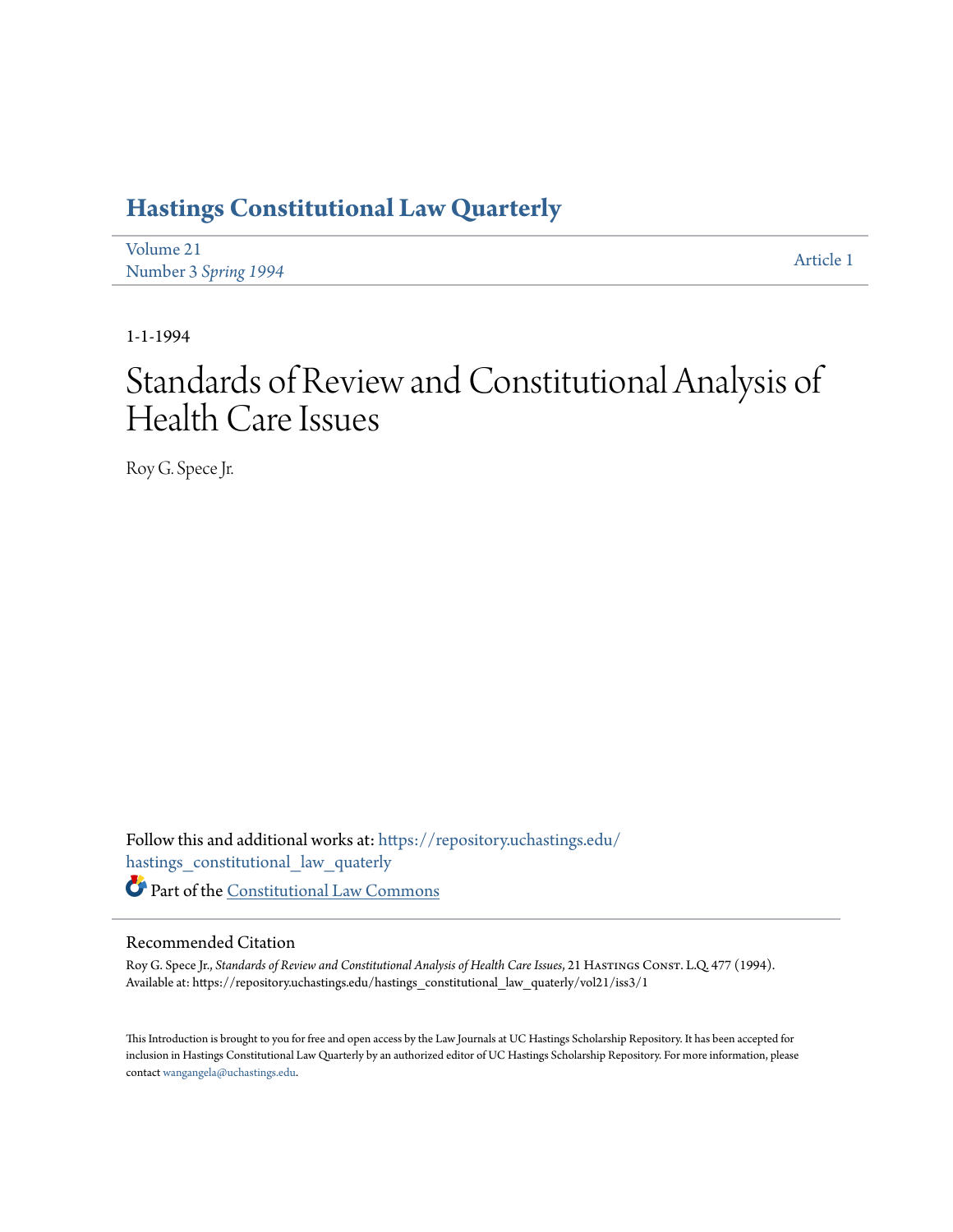### **INTRODUCTION**

### Standards of Review and Constitutional Analysis of Health Care Issues

#### *By* Roy G. SPECE, JR.\*

Health care challenges the Constitution like few other interests. Health care is often as important as life itself, for without it one can be condemned to a life not worth living. Although it is not a constitutional entitlement, many consider it a unique good that should be available, at least in some form, regardless of socioeconomic standing.<sup>1</sup>

Health care is dispensed by an immense industry, one that represents approximately 17% of our gross domestic product and employs a substantial and growing portion of our work force. This industry has undergone one radical change after another. It is heavily and inconsistently regulated and is subsidized by various governmental entities. This state involvement is likely to increase—perhaps dramatically. The health care industry is full of internal tensions, conflicting expectations, and market failures. It is continuingly changed through the introduction of new techniques and technologies that may, at once, be expensive, useful, and harmful. These technologies can challenge and require rearticulation of some of our most basic concepts-life, death, parenthood, responsibility, liberty, and property.2 In short, health care and biomedical technologies affect more people in deeper and elusive ways than perhaps any other processes. Little wonder, then, that health care challenges our fundamental law—the Constitution as few other interests do.

<sup>\*</sup> Professor of Law, University of Arizona College of Law. **J.D.** 1972, University of Southern California; B.A. 1972, California State University, Long Beach.

*<sup>1.</sup> See generally* 1 & 2 **PRESIDENT'S COMMISSION** FOR THE **STUDy** OF ETHICAL **PROBLEMS IN MEDICINE AND BIOMEDICAL AND BEHAVIORAL RESEARCH, SECURING AC-CESS TO HEALTH CARE** (1983).

<sup>2.</sup> **MICHAEL** H. **SHAPIRO &** Roy **G. SPECE,** JR., **BIoETHICS AND LAW** 18-20 (1981).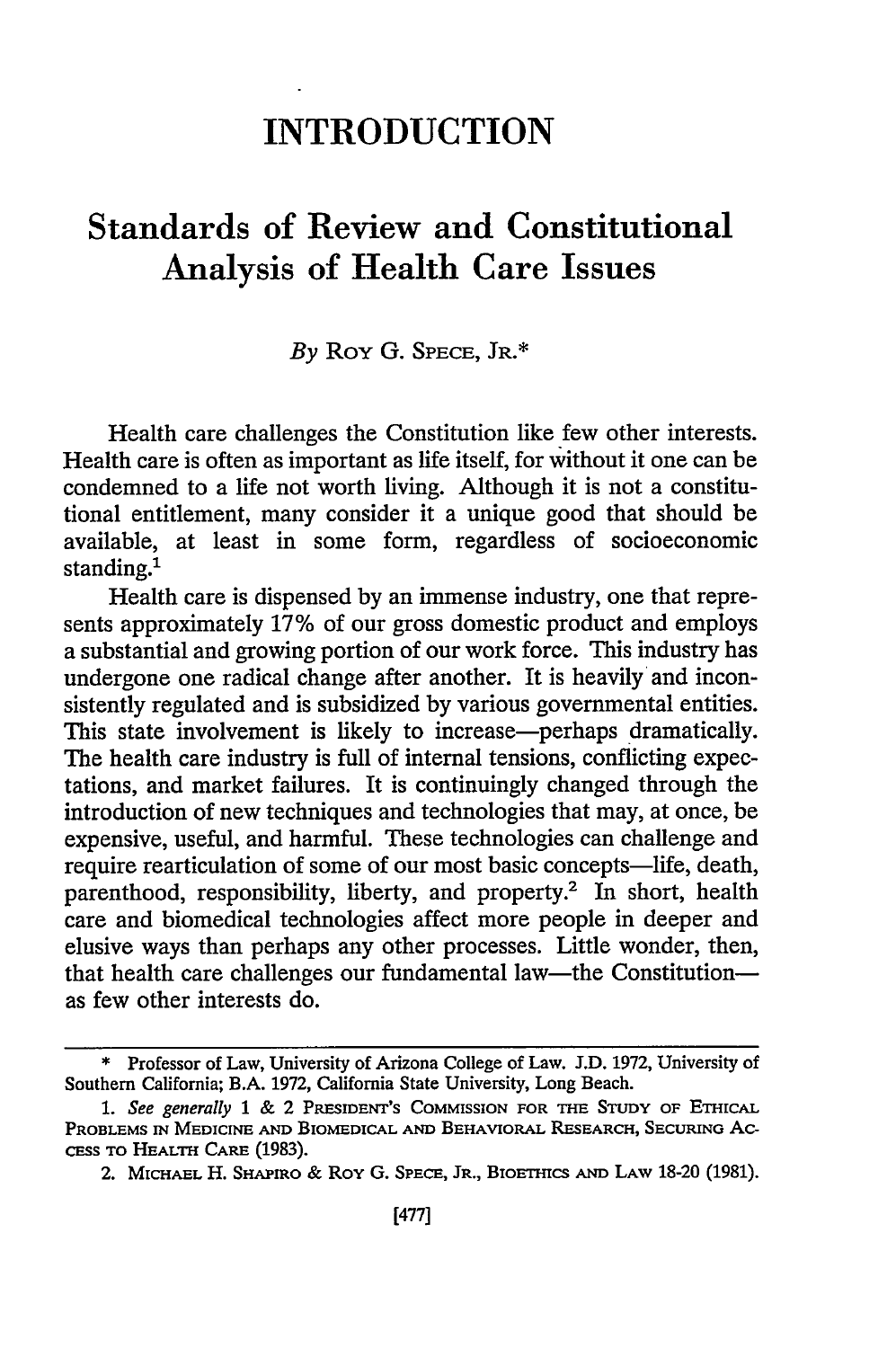All proper constitutional analyses, especially those touching on health care, require certain explicit decisionmaking structures-usually described by the United States Supreme Court as "standards of review." Some constitutional scholars have declared that talk of such standards is naive, counter-productive, and misdescriptive of what the Court actually does.3 The Court, however, continues ostensibly to rely upon standards of review. It is little surprise, therefore, that *all* the commentators in this symposium have arrayed their analyses and arguments around standards of review. That would be remarkable if standards of review were mere excrescences.

**I**

The Court fashions and abides by standards of review and ought to do so explicitly and rigorously. This is particularly important in an area such as health care, where basic interests and concepts clash and evolve in unpredictable and sometimes unknowable ways, and where the dynamics of a constantly changing industry involve the daily conduct of millions. In this context, unique cases will constantly arise. Stare decisis alone will not provide the requisites of a rule of law; new precedents must continuingly be fashioned. Analogies to prior cases will sometimes be useful, but other times will be strained or non-existent. Rather than create new basic law out of whole cloth to deal with unique cases individually, the Court must fashion and use standards of review to subject health care and other interests and industries to the rule of law.

Kathleen Sullivan's foreword to the Harvard Law Review's analysis of the Supreme Court's 1991 Term is devoted in substantial part to a discussion of the rule of law and the concepts of "rules" and "standards" as they apply to constitutional adjudication.4 Although "standard of review" as used here is different from the "standards" discussed by Professor Sullivan (and by an entire body of literature on "rules" vs. "standards"), part of her discussion is a good starting point:

Law translates background social policies or political principles such as a truth, fairness, efficiency, autonomy, and democracy into a grid of legal directives that decisionmakers in turn apply to particular cases and facts. In a non-legal society, one might

*<sup>3.</sup> See, e.g.,* T. Alexander Aleinkoff, *Constitutional Law in the Age of Balancing, 96* YALE **L.J.** 943 (1987) (decrying the pervasiveness of balancing in constitutional law, but not mentioning standards of review as a viable decisionmaking option); Robert F. Nagel, *The Formulaic Constitution,* 84 MicH. L. REv. 165 (1985).

<sup>4.</sup> Kathleen M. Sullivan, *The Supreme Court, 1991 Term-Foreword: The Justices of Rules and Standards,* 106 HARv. L. REv. 22 (1992).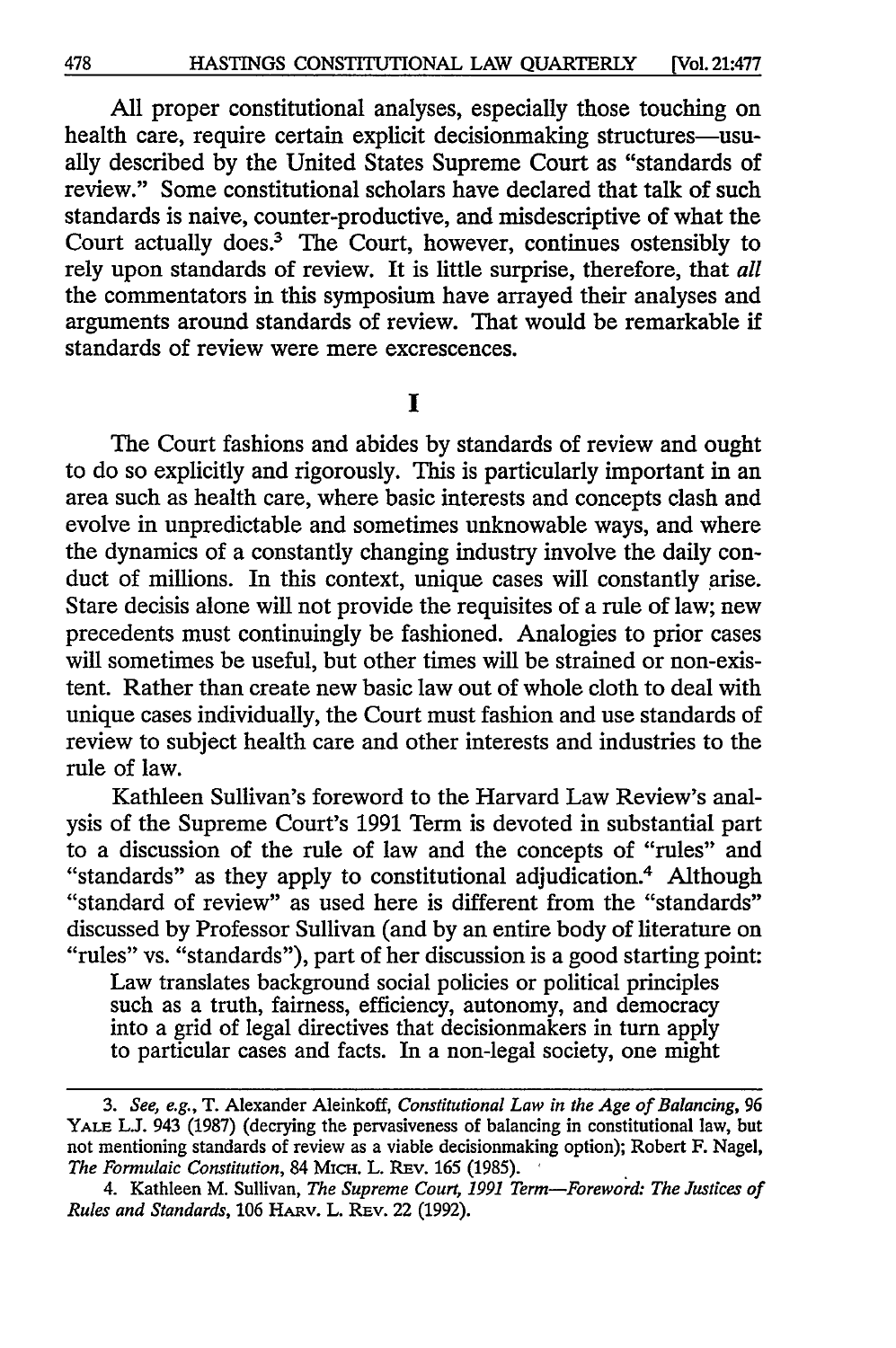apply these background policies or principles directly to a fact situation. But, in a society with laws, using the intermediary of legal directives is thought to make decisionmakers' lives easier, improve the quality of their decisions, or constrain their naked exercises of choice.

These mediating legal directives take different forms that vary in the relative discretion they afford the decisionmaker. These forms can be classified as either "rules" or "standards" to signify where they fall on the continuum of discretion. Rules, once formulated, afford decisionmakers less discretion than do standards.<sup>5</sup>

Sullivan goes on to explain the strengths and weaknesses of "rules" and "standards."6

Applying these concepts to constitutional law, Sullivan distinguishes between two approaches: categorization and balancing. Categorization (which is at the rules end of the continuum of discretion) is epitomized **by** the Court's two-tiered substantive due process and equal protection analysis. It is relatively predictable because it involves presumptions in favor of one-side or the other.7 Balancing (which is at the standards end of the continuum) is represented **by** the "shock the conscience" test enunciated in *Rochin v. California.8* It is relatively unpredictable because it allows the decisionmaker to determine anew which facts are relevant and how they should be given operative significance.9 Professor Sullivan imaginatively applies distinctions among rules, standards, categorization, and balancing to the Court's decisions in the **1991** term. She demonstrates that decisionmaking structures, whatever their content, influence the Court's deliberations.

I have summarized Professor Sullivan's provocative article in part because it is a good background to several propositions I have formulated for this piece.

*Proposition One:* Although a legal directive might constitute law, it is not consistent with "the rule of law" unless it is specific enough, along the continuum of rules and standards, to give reasonable notice of proscribed and prescribed conduct.<sup>10</sup> "Reasonable" notice is that

- **8.** 342 **U.S.** *165* **(1952).**
- **9.** Sullivan, *supra* note 4, at **61.**

*<sup>5.</sup> Id.* at **57.**

*<sup>6.</sup> Id.* at **62-69.**

*<sup>7.</sup> Id.* at **59-62.**

**<sup>10.</sup>** Concerning "the rule of law," see sources cited *id.* at **57** n.230. **A** legal directive can be invalid in one sense (e.g., be unconstitutional) but still have legal force (e.g., when one is prosecuted for violating an unconstitutional court order). *See* Vince Blasi, *Prior Restraints on Demonstrations,* **68** MicH. L. REv. 1481 **(1970).**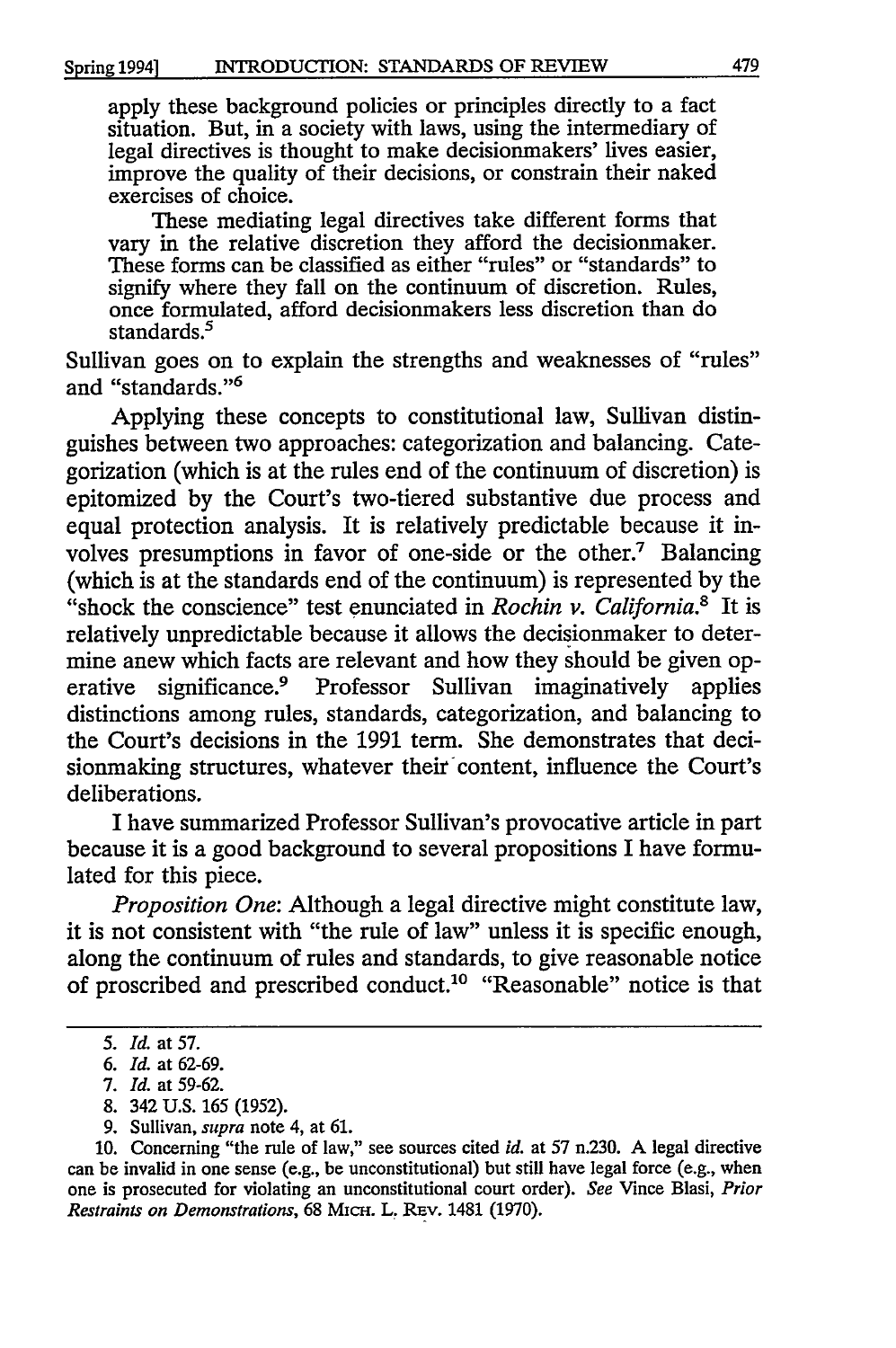considered adequate by informed observers who take due account of the particular functions of the legal directive and the social and institutional context within which it operates.

*Proposition Two:* "Standards of review" are those laws, rules, or decisionmaking structures the Court "creates" to translate the Constitution from a set of vague precepts into a rule of law. Implicit in this definition is the axiom that vague policies and political norms do not bridle governmental or judicial discretion sufficiently to be consistent with the rule of law; they allow rule by persons rather than by law. In other words, although many scholars and judges consider them fictions or worse, standards of review are essential to the rule of law. This is not to say that the Constitution does not conform with the rule of law. Rather, the structure created by the Constitution and the ideal of the rule of law inherent in the Constitution require the Court to translate the basic document's often vague text, history, and structure into rules.

Here these rules will be called "standards of review." The term can be used in two senses. The first, used here, encompasses: (1) rules about when the Court will exercise constitutional review at all; (2) rules directing what rule to select out of two or more potential rules regarding the degree of scrutiny the Court will exercise; and (3) the specific elements of various rules regarding the degree of scrutiny the Court will exercise. An example of  $(1)$  is the rule that one must establish a significant intrusion on a "life, liberty, or property" right to be entitled to due process protection. An example of (2) is the rule that the compelling state interest test will be used if one's fundamental right to liberty is intruded upon. An example of (3) is the compelling state interest test itself.

A second sense in which "standards of review" is used refers solely to the specific elements of rules regarding the degree of scrutiny the Court will exercise ((3) above). This is the sense in which courts and commentators usually use the term. This narrower sense of "standards of review" is consistent with the term's use outside of the constitutional context. For example, "standard of review" in civil procedure refers to the degree of scrutiny a reviewing court will apply (for example, the "clearly erroneous" standard for review of facts found by a trial court).

Properly conceived, constitutional standards of review, in both the broad sense used here and the narrower traditional sense, emanate from the text, structure, history, and values of the Constitution.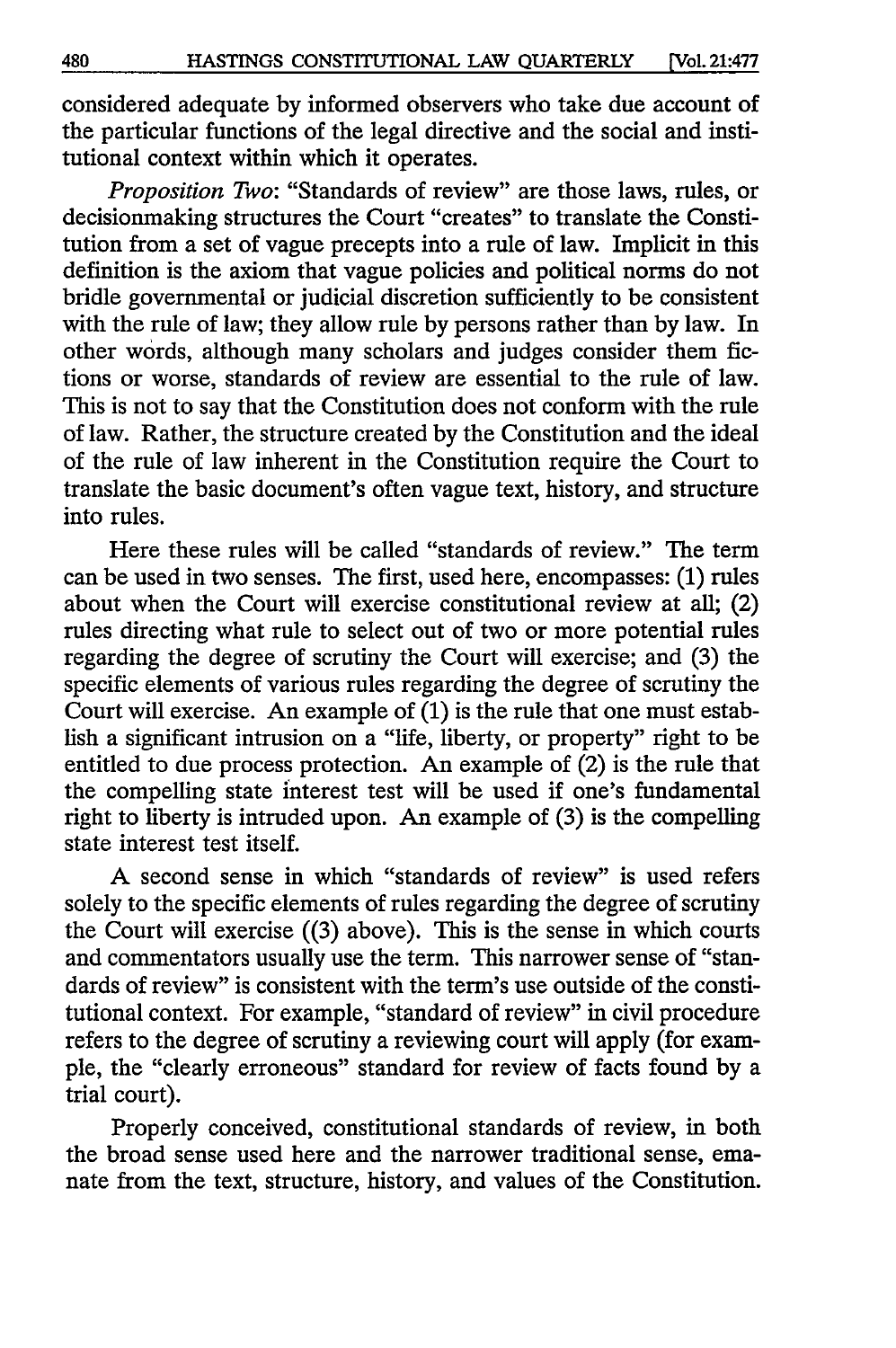They both result from and implement evaluative processes, and they serve both heuristic and clarifying functions.

The rules the Court has fashioned can be better understood if one recognizes that they focus on five questions: (a) What state interests are relevant? (b) What state interests are weighty enough? (c) What relationship must exist between the state's actions, means, or classifications and its interests? (d) Will actions, means, or classifications that constitute less restrictive or more effective alternatives be required? and (e) What party must bear the "burdens of proof' (the burdens of producing evidence and of persuasion) regarding the above four questions?

Distinguishing among the various levels of analysis-- $(1)$  to  $(3)$ and (a) to  $(e)$  above—facilitates decisionmaking.

*Proposition Three:* Rules regarding when constitutional scrutiny will be ventured, what rules will be chosen, and the specific elements of rules should be designed, constantly molded, and judged by their ability to fulfill the following purposes: (1) to serve the values and interests embedded in the history, structure, and text of the Constitution; (2) to give notice of constitutionally proscribed or prescribed conduct to those addressed by the Constitution under various conditions; (3) to guide those subject to or benefitted by the Constitution in initiating, pleading, settling, and presenting cases; (4) to guide lower courts in deciding cases consonant with their duty to conform to rules established by the Supreme Court; (5) to guide or bridle the discretion of the Court by establishing certain rules of decisionmaking; (6) to limit-strictly, in certain cases-the degree of the Court's intervention into the political process; (7) to improve the "political process" (for example, by forcing the legislature to assert purposes for its actions, thus enhancing accountability); (8) to assist the Court in accurate and efficient decisionmaking; (9) to protect individual rights and to establish a rough preferential ordering of values under which certain rights will be given special protection; (10) to protect the Court from political limitation of its authority; (11) to make the Constitution understandable to non-lawyers; (12) to avoid making a complete costbenefit analysis of actions subject to judicial review; and  $(13)$  to draw on the insights provided by significant theories of jurisprudential and constitutional interpretation.<sup>11</sup>

<sup>11.</sup> Consider, for example, the insights that might be provided by the "legal process," "law and economics," "theories of the good," and "perspectives of outsiders" approaches described in William W. Fisher III, *The Development of Modem American Legal Theory*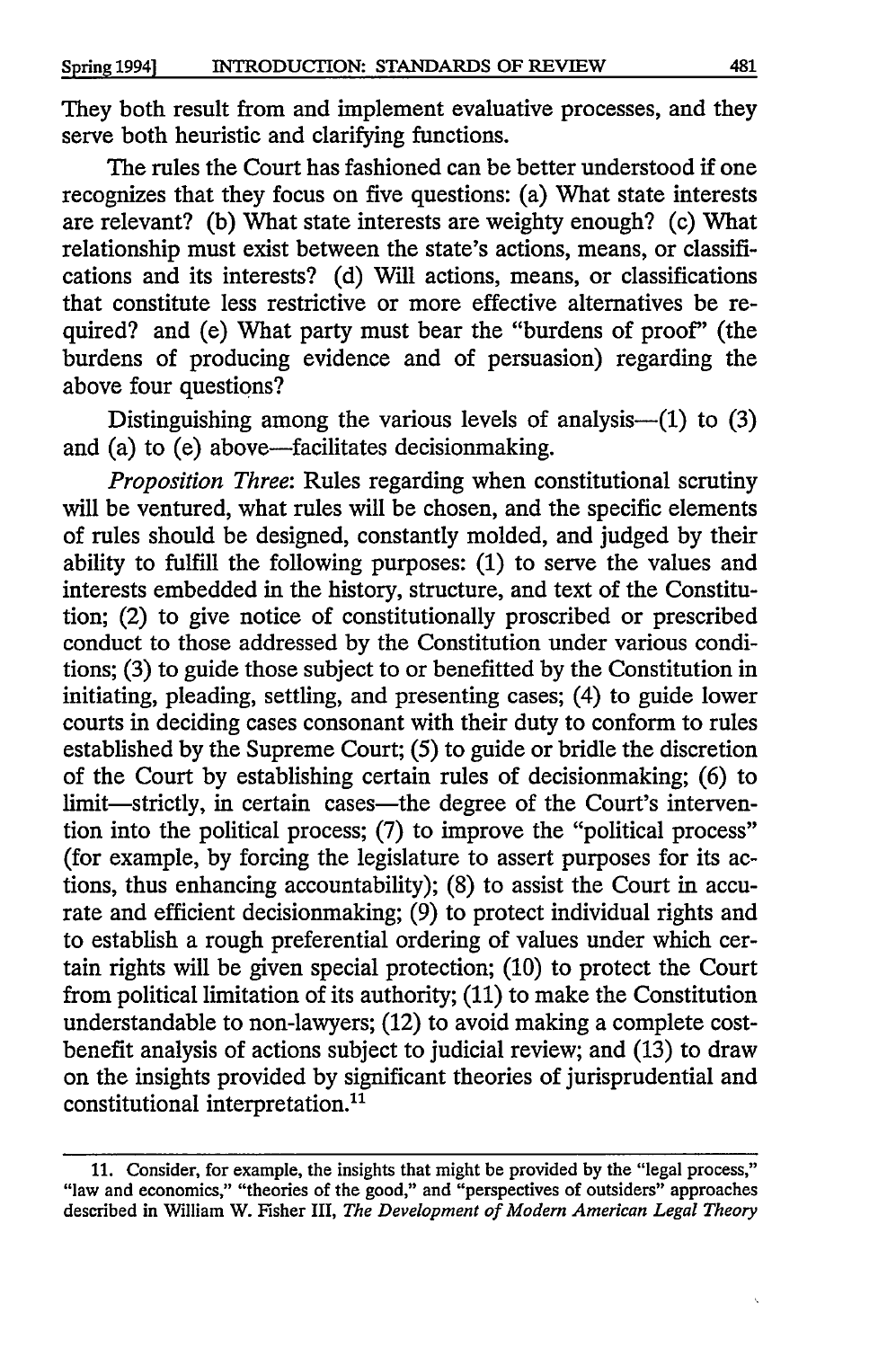I have discussed most of these purposes elsewhere.<sup>12</sup> The majority are self-evident, but I will comment on the last three. First, as to (11), non-lawyers and most lawyers might not be able to understand judicial review based on a direct application of the philosophical principles articulated by John  $Rawls<sup>13</sup>$  or the economic precepts espoused by Richard Epstein.<sup>14</sup> They can grasp, however, the basic notions of "ordinary versus fundamental rights," "compelling state interests," "less restrictive alternatives," and "utterly irrational actions" that comprise most of the Court's substantive due process standards of review. Values associated with civic republicanism are fostered when the Court's rules are widely accessible.<sup>15</sup>

Second, as to (12), most persons would agree that the best way to make a decision is to weigh all costs and benefits of every option, considering all rights and duties, of course. The Court could review all governmental actions to see whether such a cost-benefit analysis was correctly done. But the Court is obviously not equipped to perform such a function in any significant number of cases. Even if it were, the outcome of such broad ranging review would be so indeterminate that none of the guidance functions of legal rules would be achieved. The very term "standard of review" connotes a continuum of possible levels of scrutiny, varying from the unlikely extreme of de novo review based on complete cost-benefit analysis to the other extreme of reviewing only totally irrational actions.

Third and finally, as to (13), our culture and history are too rich to bind our Constitution within one general theory. To do so would demoralize adherents to powerful schools of thought and ignore the insights and contributions of great minds. Standards of review can provide predictability, but they should spring from an eclectic jurisprudence that represents our diverse culture and history. For example, although it would likely be unwise to base the Constitution on one philosophical theory, certain philosophical principles might fill out rules or criteria concerning what constitute fundamental rights or compelling state interests.

*and the Judicial Interpretation of the Bill of Rights, in* A CULTURE **OF** RIGH's (Michael J. Lacey & Knud Haakonssen eds., 1991).

<sup>12.</sup> *See* Roy G. Spece, Jr., *A Purposive Analysis of Constitutional Standards of Judicial Review and a Practical Assessment of the Constitutionality of Regulating Recombinant DNA Research, 51* **S. CAL.** L. REV. 1281, 1289-1293 (1978).

<sup>13.</sup> JOHN RAWLS, A THEORY OF **JusncE** (1971).

<sup>14.</sup> **RICHARD EPSTEIN, TAKINGS: PRIVATE** PROPERTY **AND THE** POWER **OF EMINENT DOMAIN** (1985).

<sup>15.</sup> David Schimmel, Book Review, 57 **GEO.** WASH. L. **REv.** 166, 172-73 (1988).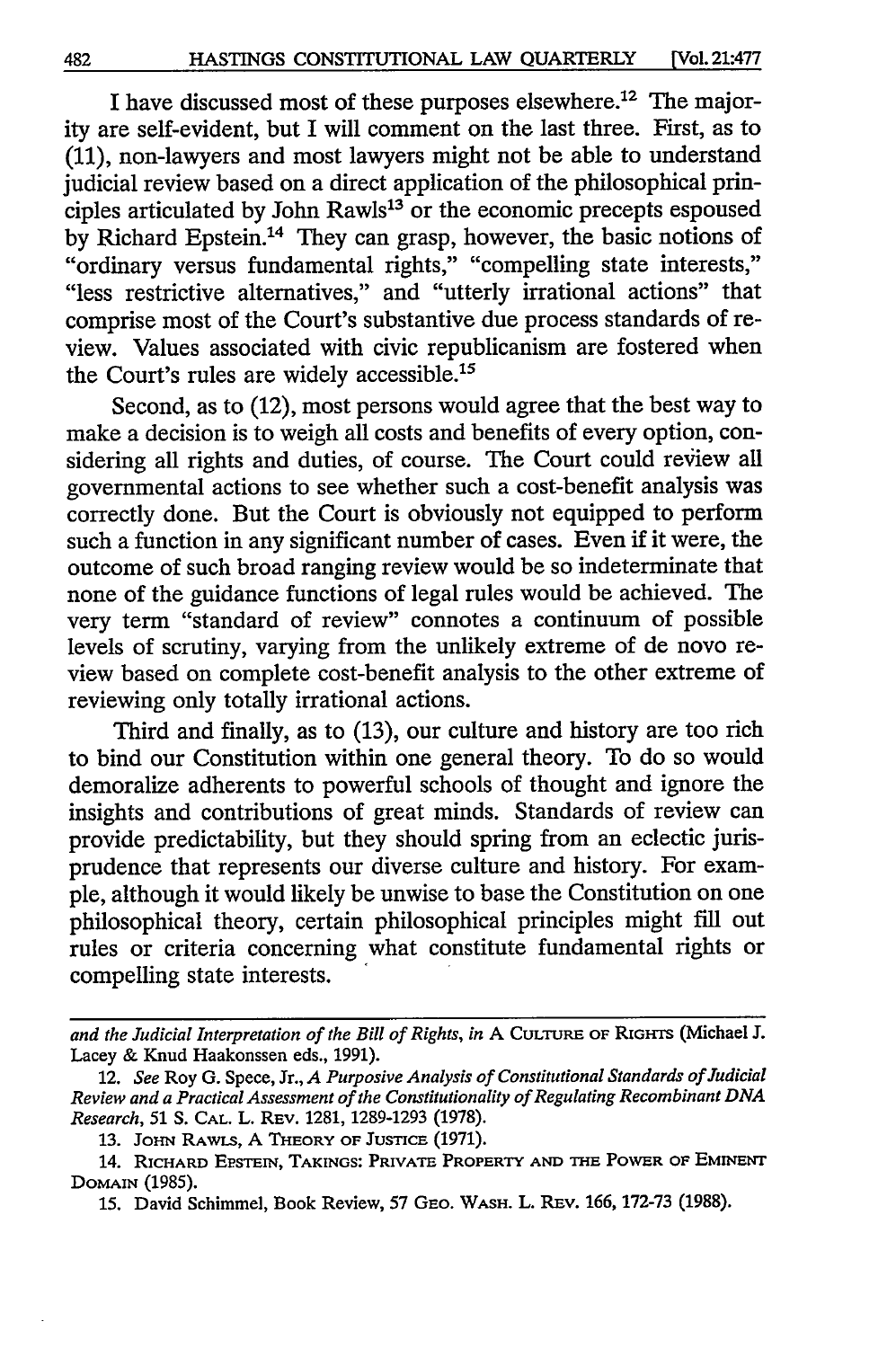$\mathbf H$ 

The debates and articles in this symposium each rely on standards of review: in substantive due process and equal protection, procedural due process, free exercise of religion, establishment of religion, takings, and "federalism." A brief review of the pieces shows how important, and sometimes problematic, standards of review are for the health care field.

In her article,<sup>16</sup> Professor Candice Hoke addresses Tenth Amendment and Spending Clause challenges to various health care reform proposals, including the Clinton Plan. She briefly traces the history of substantive principles of constitutional federalism. She explains that, although the Court has preserved vigorous procedural and judicial immunities, it has allowed protective substantive principles such as the intergovernmental immunity doctrine and the Tenth Amendment to atrophy. She sets forth the Court's deferential spending clause standard of review, which has remained unchanged for decades.

The same cannot be said of Tenth Amendment doctrine, the ebb and flow of which Professor Hoke traces from *National League of Cities v. Usery'7* to *Garcia v. San Antonio Metropolitan Transit Authority <sup>8</sup>*to *New York v. United States.'9* I will not assess the precise merits of Professor Hoke's analysis; that task is performed by others elsewhere in this symposium. However, she does demonstrate a reasoned approach to standards of review. She argues that *New York* sets forth an understandable and workable standard, supporting her argument by applying the standard to seven models of regulation she identifies among the Clinton and other health care reform proposals. Moreover, she understands that standards of review are not simply arbitrary guidelines picked at random so as to provide future guidance. Rather, they emanate from, and continuingly implement, the values underlying the Constitution.

The values Professor Hoke identifies as underlying the *New York* standard of review "are traceable to the more basic commitment of actualizing republican process values, whether they argue greater diversity of cultures, or greater innovation in government, or reduced threat of tyranny. This is the essential link between federalism and

 $\overline{\mathbf{t}}$ 

**<sup>16.</sup>** Candice Hoke, *Constitutional Impediments to National Health Reform: Tenth Amendment and Spending Clause Hurdles,* 21 **HASTINGS** CONST. **L.Q.** 489 (1994).

**<sup>17.</sup>** 426 **U.S. 833 (1976).**

**<sup>18.</sup>** 469 **U.S.** 528 (1985).

**<sup>19.</sup>** 112 **S.** Ct. 2408 **(1992).**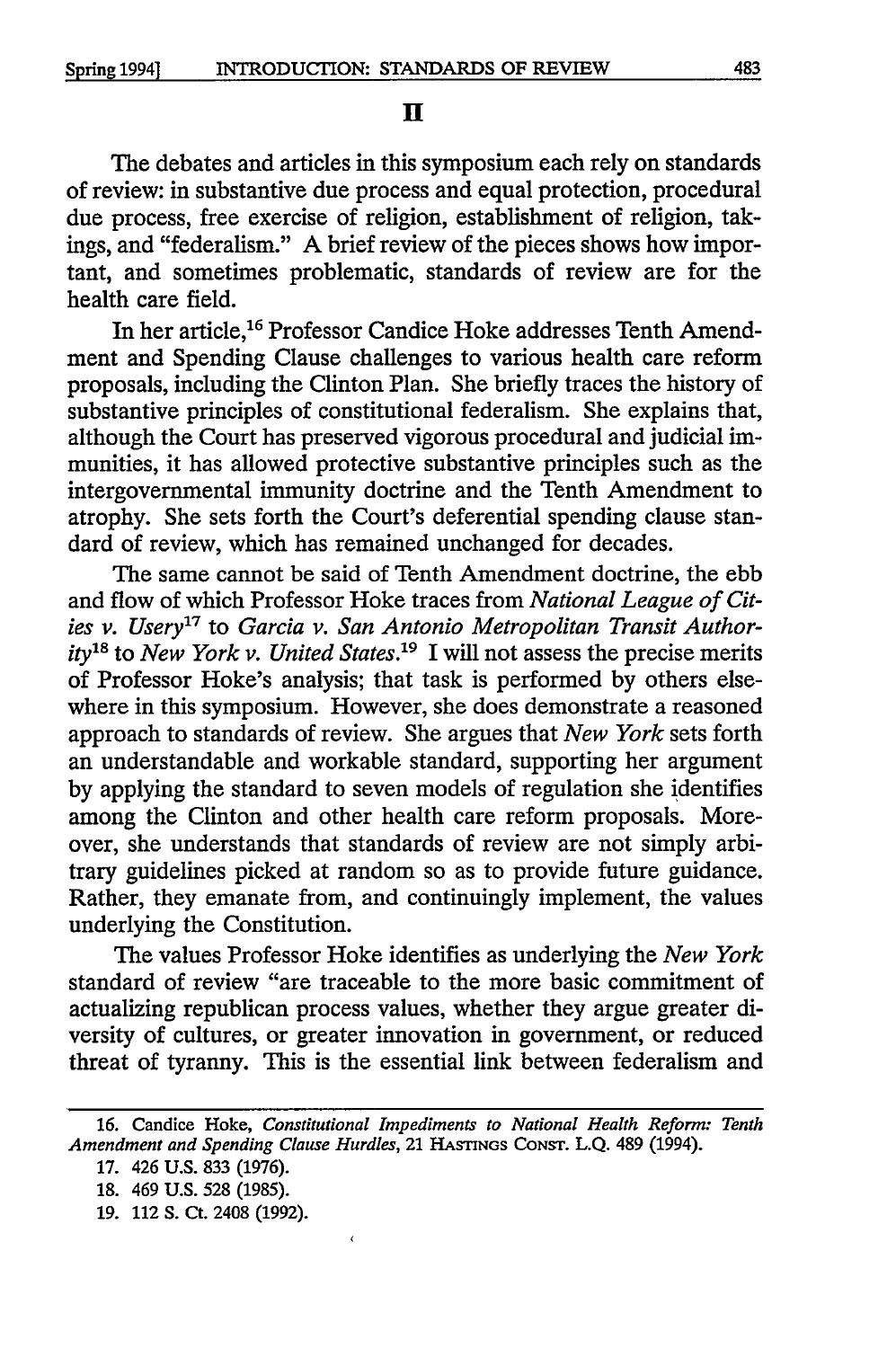individual rights . . . . <sup>20</sup> Professor Hoke convincingly demonstrates that national health care reform will probably impinge on federalism values. This is not surprising because health care consumes so much of our gross domestic product and is so important to individuals. Her analysis undermines a common view that has generally equated federalism concerns with hidden desires to subvert civil rights. Professor Hoke forcefully argues that individual rights cannot thrive in a system deprived of viable states.

Professor Thomas Merrill in his article<sup>21</sup> argues that physicians must be guaranteed a fair rate of return on their investment in human capital. Professor William Brewbaker's article<sup>22</sup> concludes, on the other hand, that price controls will be held constitutional unless they are so severe that they force physicians (or hospitals) to stop doing business.

Professor Merrill rests his analysis on the takings cases holding that public utilities must receive a fair rate of return on capital investments. This illustrates the importance of standards of review in the health care area. The health care industry has and is evolving in so many ways that there is no good case analogy within the takings area. Stare decisis is not sufficient. Arguing that each physician is a little public utility seems inappropriate. If there were sufficient standards of review in the takings area, new precedents could be properly generated from those standards. As Professor Brewbaker points out in his article, however, takings clause standards of review are in a state of disarray. Although the Court has developed certain per se tests that provide some guidance, one cannot predict when the Court will use which per se test or when it will resort to ad hoe balancing. Brewbaker also argues that physician price controls raise a question over unfair redistributions of wealth that ought to be decided under substantive due process and the rational basis test. This, in turn, suggests that the Court and commentators should develop coherence among substantive due process and regulatory takings standards of review.

The reader should note whether Professor Merrill gives sufficient attention to the particular right or degree of intrusion thereon that is necessary to support a regulatory takings claim. (Similar questions

<sup>20.</sup> Hoke, *supra* note 16, at 547.

<sup>21.</sup> Thomas W. Merrill, *Constitutional Limits on Physician Price Controls,* 21 HAs-TINGS CONST. L.Q. 635 (1994).

<sup>22.</sup> William S. Brewbaker III, *Health Care Price Controls and the Takings Clause,* 21 **HASTINGS** CONST. L.Q. 669 (1994).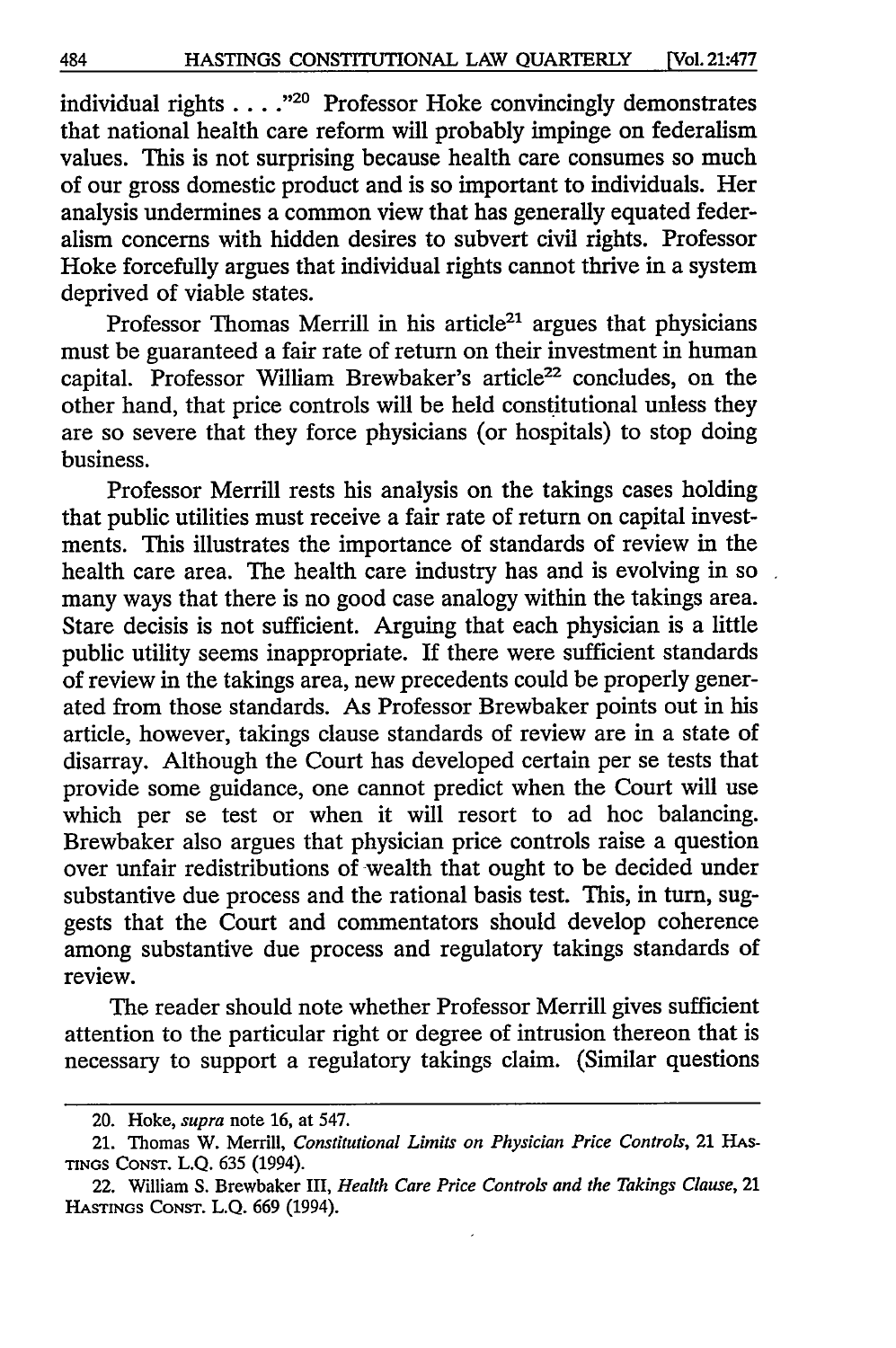arise concerning Merrill's related discussion concerning procedural due process.) It is reasonable to argue that the capacity for labor is "property," and courts have so held.<sup>23</sup> However, is it likely that courts will accept the notion that physicians' labor is unique because it represents an investment in human capital?

Professor Brewbaker raises the interesting point that it is not at all clear whether physicians can complain of any *net* disadvantage from government regulation of health care. He argues that only such a net disadvantage can support a constitutional claim. This raises questions that need further attention: Should the Court's takings and/ or procedural due process rules only look to the net effect of governmental action to determine if there is a sufficient intrusion? If so, over what range of activities and what range of time?

Professor Ann Massie's article<sup>24</sup> analyzes the constitutionality of state laws that exempt parents from child abuse laws when they withhold medical care from their children on religious grounds. Massie concludes that: (1) parents' free exercise of religion and autonomy rights do not require the exemptions; (2) the exemptions violate the Establishment Clause; and (3) the exemptions violate childrens' rights to free exercise of religion and equal protection. I will only address (2).

In her discussion of accommodation of religion under the Establishment Clause, Professor Massie proposes a three-part test, modifying a test offered by Justice Brennan in one of his plurality opinions.<sup>25</sup> Professor Massie suggests that it can fill out the endorsement test and replace the *Lemon* test<sup>26</sup> in the context of religious exemptions from generally applicable laws. The test is:

(1) the accommodation should lift a state-imposed burden from the religious actor; (2) the burden should pose a significant deterrent to the free exercise of religion (although the relief need not be *mandated* by the Free Exercise Clause for the accommodation to be valid); and (3) nonbeneficiaries should not be

<sup>23.</sup> *See, e.g.,* Jewell v. Maynard, 383 S.E.2d 536 (W. Va. 1989) (requiring attorney to devote more than **10%** of his normal work year to court-appointed cases for extremely low compensation constituted a taking).

<sup>24.</sup> Ann MacLean Massie, *The Religion Clauses and Parental Health Care Decisionmaking for Children: Suggestions for a New Approach,* 21 **HASTINGS** CONST. L.Q. 725 (1994).

<sup>25.</sup> Texas Monthly, Inc. v. Bullock, 489 U.S. **1, 15** (1989) (plurality opinion).

<sup>26.</sup> *See* Lemon v. Kurtzman, 403 U.S. 602 (1971).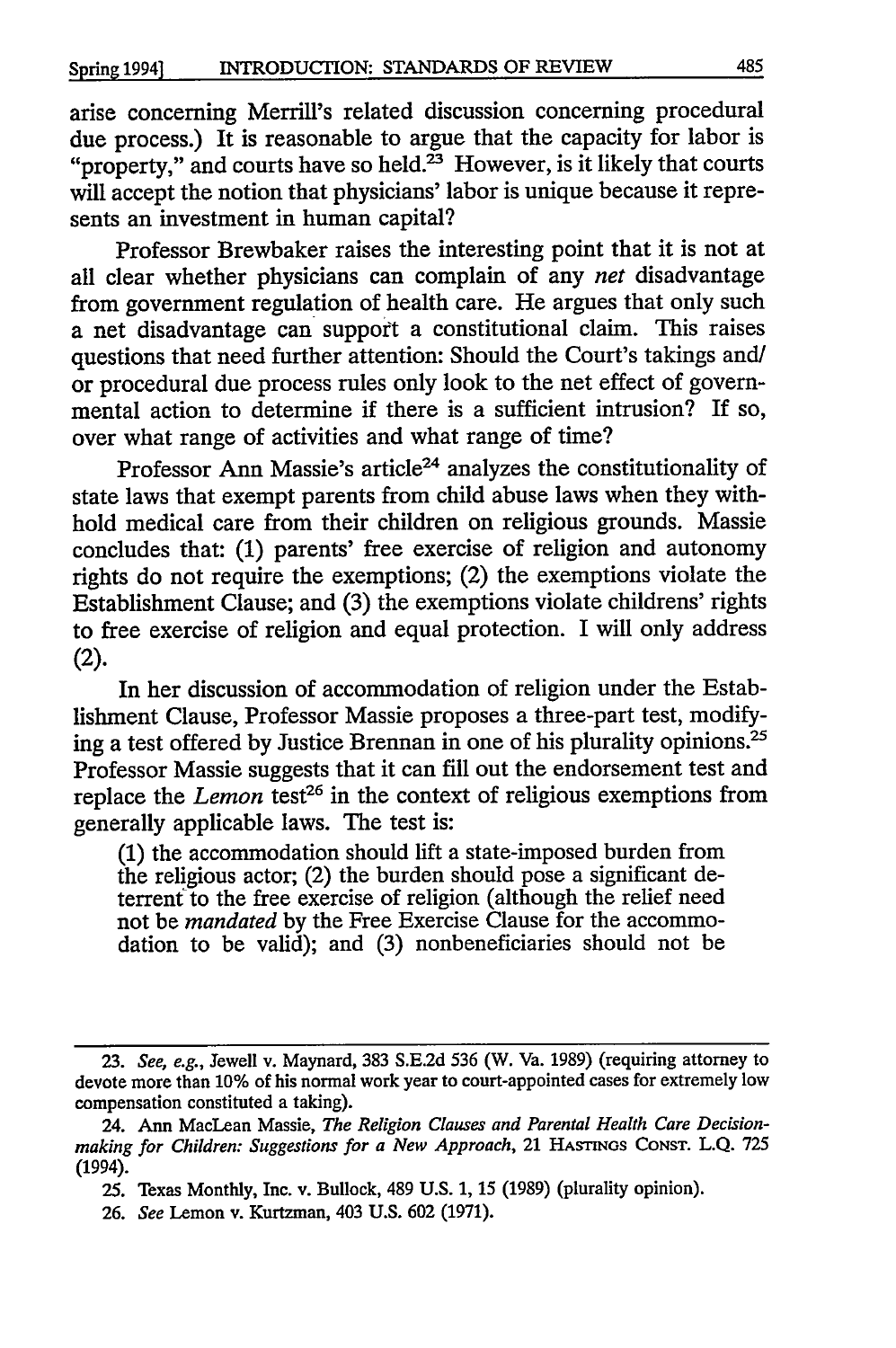markedly burdened by the .accommodation to the religious actor.<sup>27</sup>

Professor Massie then applies this modified test to exemptions from child abuse prosecution. She argues that exemptions meet the first two requirements of the test, but fail the third one because, from the perspective of secular society, exemptions markedly disadvantage a vulnerable class of third parties-children.

The test analyzed and applied by Massie seems to fulfill the guidance functions required by the rule of law and to accommodate properly the values at stake. The first requirement helps to prevent legislative overreaching to protect religiously motivated individuals or groups. The second requirement limits governmental overreaching in favor of religion by limiting intervention to cases in which free exercise values are significantly at risk. The third requirement encourages any exceptions to be closely tailored to alleviating free exercise burdens. These advantages square with the values inherent in the Establishment and Free Exercise Clauses. The requirements are relatively clear and can be manageably applied. Professor Massie's proposed test illustrates how standards of review both grow out of and implement the evaluative functions required by the Constitution.

In his article,28 Professor Robert Sedler develops a position advanced in Michigan litigation by the ACLU that it is unconstitutional to deny competent, terminally ill individuals the use of physician-prescribed medications to hasten their deaths. He extends the same argument to persons who are so physically debilitated that they are in unendurable pain. He argues, however, that it is permissible for the government to prohibit assisted suicide on demand. In his article,<sup>29</sup> Thomas Marzen, General Counsel of the National Legal Center for the Medically Dependent and Disabled, counters, arguing that the state can constitutionally ban all assisted suicide.

Professor Sedler argues that the limited right to assisted suicide is analogous to the right to privacy or autonomy recognized in *Roe v. Wadea"* and *Planned Parenthood v. Casey.3'* Marzen counters that there is no liberty at issue in assisted suicide. *Roe* and *Casey* demon-

<sup>27.</sup> Massie, *supra* note 24, at 766. Professor Massie argues that, although Justice Brennan apparently intended the first and third criteria to be disjunctive, they should be independent requirements. *Id.* at 766 n.221.

<sup>28.</sup> Robert A. Sedler, *Constitutional Challenges to Bans on "Assisted Suicide": The View From Without and Within,* 21 **HASTINGS** CONST. L.Q. 777 (1994).

<sup>29.</sup> Thomas **J.** Marzen, *"Out, Out Brief Candle". Constitutionally Prescribed Suicide for the Terminally Ill,* 21 HAsTmos CONST. L.Q. 799 (1994).

**<sup>30.</sup>** 410 U.S. **113** (1973).

**<sup>31.</sup>** 112 S. Ct. 2791 (1992) (plurality opinion).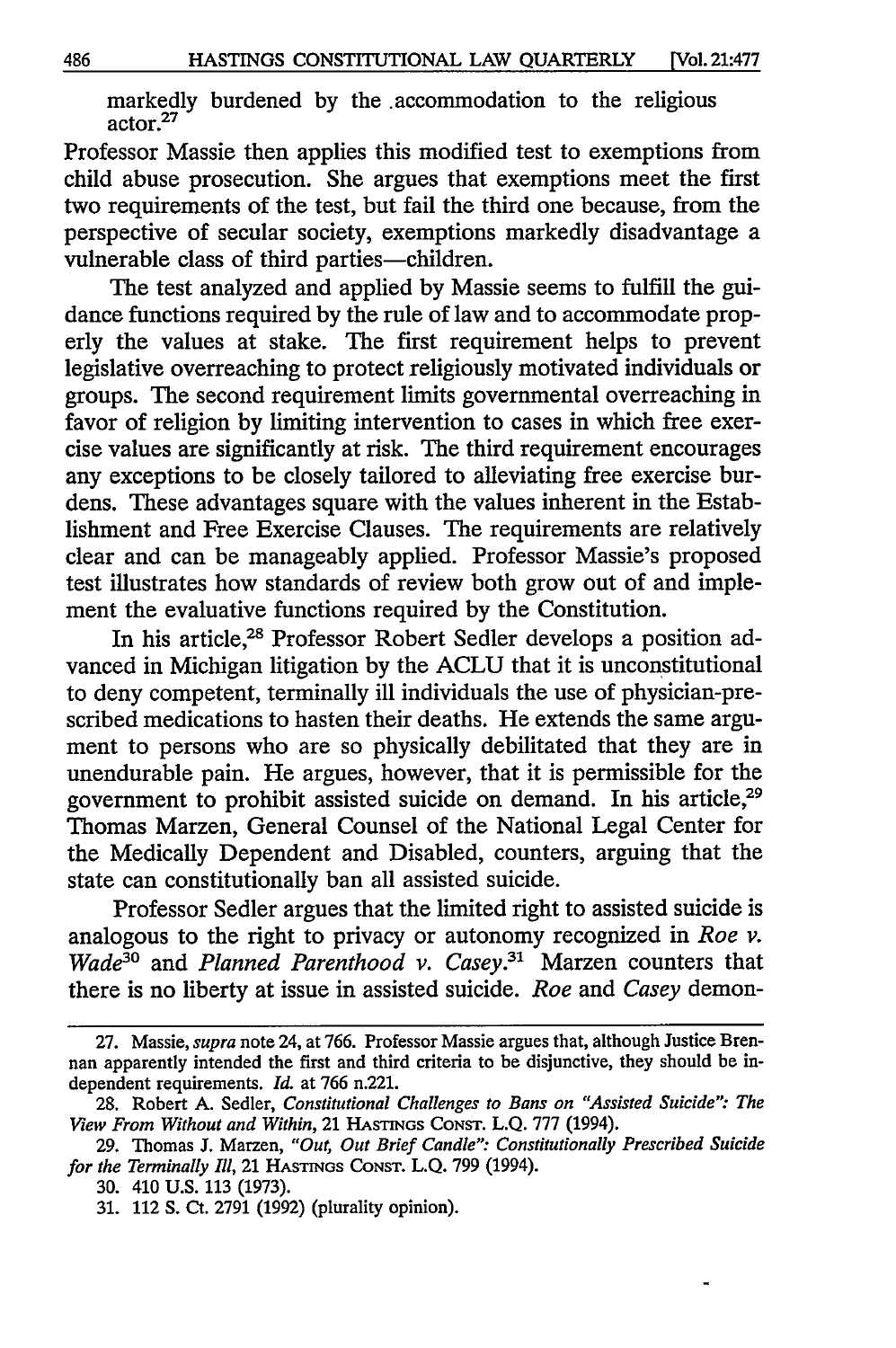strate, again, the inadequacy of stare decisis as the foundation for constitutional decisionmaking about health care. *Casey* purports to be consistent with *Roe,32* but nobody can discern precisely how this is the case, particularly concerning what constitutes a fundamental right and what standard of review should apply if there is a substantial intrusion on a fundamental right. Both involve a blend of bodily integrity and decisionmaking about reproduction, confounded by the termination of a living entity. Once again, generating sound decisions and guidance over a range of cases and a span of time requires better standards of review, including rules concerning the existence of "liberties" and the nature of ordinary versus fundamental rights. The Court has established various formulas for recognition of liberties, for example, "deeply rooted in our history and traditions"<sup>33</sup> and "implicit in the concept of ordered liberty."<sup>34</sup> As I have explained elsewhere, one can also discern several criteria that the Court and other authorities have considered relevant to determining whether a liberty is fundamental: importance to the constitutional scheme of social or political organization; importance to our concepts of personal liberty; historical establishment and recognition; non-economic basis; nexus to other fundamental rights; importance to individuals (for example, not having the right to obtain an abortion can shackle a woman with serious, lifetime burdens); claim against intervention rather than demand for subsidy; relative specificity within the text of the Constitution; and claim against paternalistic intervention.<sup>35</sup> One can search precedents that have recognized fundamental rights for these criteria. Then one can compare the number and degree of these factors involved in one's case to the presence and strength of the factors in the precedents. The reader should ask whether either Professor Sedler or Attorney Marzen correctly applies the precedents or the criteria that have been established concerning discernment of liberties and fundamental liberties.

Student note writer Jeanne Vance<sup>36</sup> analyzes the constitutionality. of proposed laws that would pay women on welfare for beginning and continuing to use Norplant, a long-acting implantable contraceptive

<sup>32.</sup> *Id.* at 2804.

<sup>33.</sup> Moore v. City of East Cleveland, 431 U.S. 494 (1977) (plurality opinion).

<sup>34.</sup> Palko v. Connecticut, 302 **U.S. 319** (1937).

<sup>35.</sup> *See* Roy G. Spece, Jr., *Justifying Invigorated Scrutiny and the Least Restrictive Alternative as a Superior Form of Intermediate Review: Civil Commitment and the Right to Treatment as a Case Study, 21 Araz. L. Rev. 1049, 1062-73 (1979).* 

<sup>36.</sup> Jeanne L. Vance, Note, *Womb for Rent: Norplant and the Undoing of Poor Women,* 21 **HASINGS CONST. L.Q.** 827 (1994).